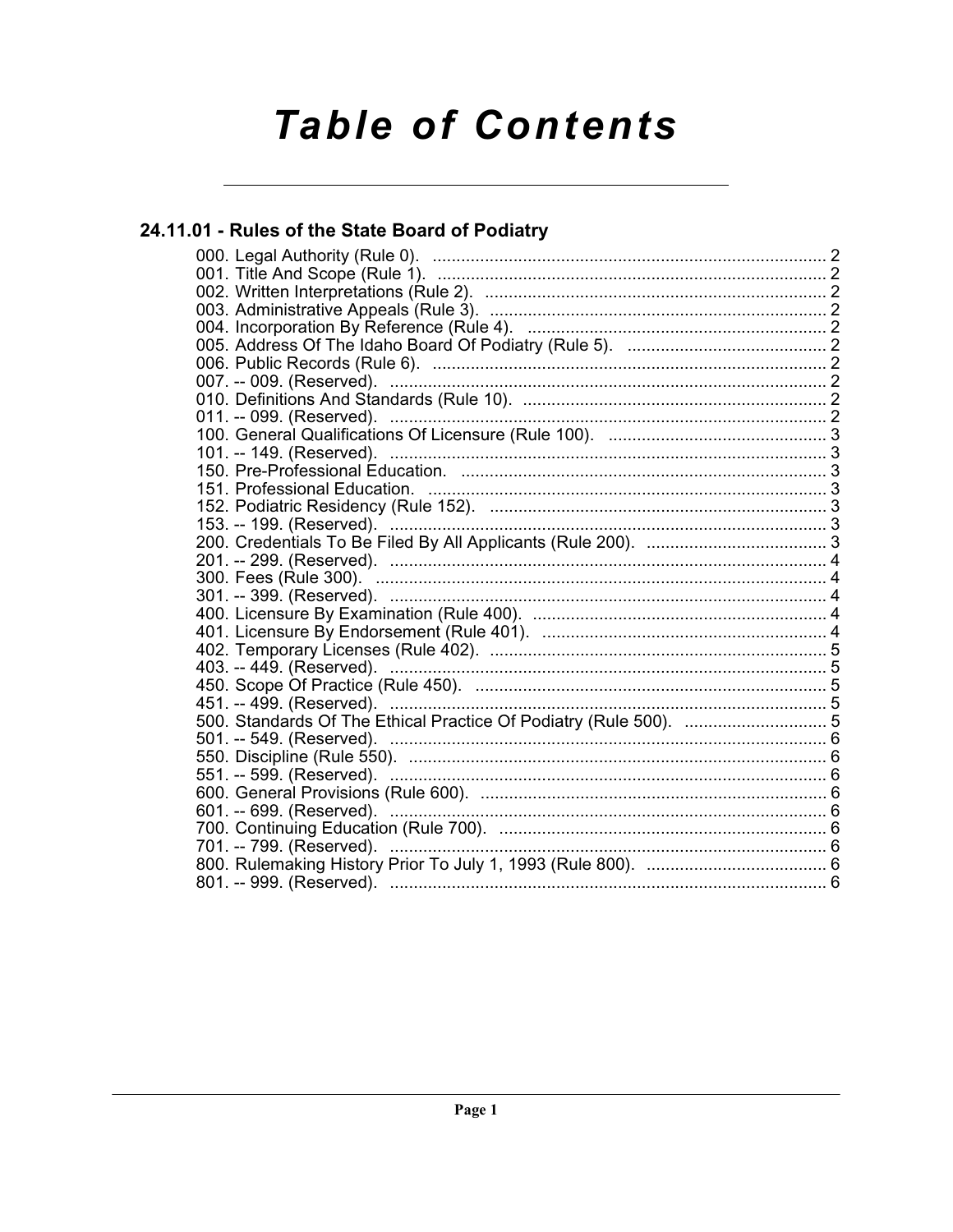#### **IDAPA 24 TITLE 11 CHAPTER 01**

# **24.11.01 - RULES OF THE STATE BOARD OF PODIATRY**

#### <span id="page-1-1"></span><span id="page-1-0"></span>**000. LEGAL AUTHORITY (RULE 0).**

These rules are hereby prescribed and established pursuant to the authority vested in the State Board of Podiatry, by the provisions of Section 54-605, Idaho Code. (7-1-93)

#### <span id="page-1-2"></span>**001. TITLE AND SCOPE (RULE 1).**

These rules shall be cited as IDAPA 24.11.01, "Rules of the State Board of Podiatry." (7-1-93)

#### <span id="page-1-3"></span>**002. WRITTEN INTERPRETATIONS (RULE 2).**

The board may have written statements that pertain to the interpretation of the rules of this chapter. Such interpretations, if any, are available for public inspection and copying at cost in the main office of the Bureau of Occupational Licenses. (3-13-02) Occupational Licenses.

#### <span id="page-1-4"></span>**003. ADMINISTRATIVE APPEALS (RULE 3).**

Administrative Appeals shall be governed by the Administrative Procedure Act, Title 67, Chapter 52, Idaho Code.

(3-13-02)

#### <span id="page-1-5"></span>**004. INCORPORATION BY REFERENCE (RULE 4).**

The document titled American Podiatric Medical Association's Code of Ethics as published by the American Podiatric Medical Association, dated April 2005 and referenced in Section 500, is herein incorporated by reference and is available from the Board's office and on the Board web site. (4-11-06) and is available from the Board's office and on the Board web site.

#### <span id="page-1-6"></span>**005. ADDRESS OF THE IDAHO BOARD OF PODIATRY (RULE 5).**

[The office of the Board of Podiatry is located within the Bureau of Occupational Licenses, Owyhee Plaza, 1109 Main](mailto:pod@ibol.idaho.gov) Street, Suite 220, Boise, Idaho 83702-5642. The phone number of the Board is (208) 334-3233. The Board's FAX number is (208) 334-3945. The Board's e-mail address is pod@ibol.idaho.gov. The Board's official web site is at http://www.ibol.idaho.gov/pod.htm. (4-11-06) http://www.ibol.idaho.gov/pod.htm.

### <span id="page-1-7"></span>**006. PUBLIC RECORDS (RULE 6).**

The records associated with the Board of Podiatry are subject to the provisions of the Idaho Public Records Act. Title 9, Chapter 3, Idaho Code. (3-13-02) 9, Chapter 3, Idaho Code.

### <span id="page-1-8"></span>**007. -- 009. (RESERVED).**

### <span id="page-1-12"></span><span id="page-1-9"></span>**010. DEFINITIONS AND STANDARDS (RULE 10).**

**01.** Act. The Act means Chapter 143 Idaho session Laws of 1957 codified as Chapter 6, Title 54, Idaho d any amendments thereto. (7-1-93) Code, and any amendments thereto.

<span id="page-1-11"></span>**02. Board**. The Board means the State Board of Podiatry, as prescribed in Section 54-604, Idaho Code. (7-1-93)

<span id="page-1-14"></span><span id="page-1-13"></span>**03. Licensure**. Licensure means a license to practice podiatry in Idaho. (3-13-02)

**04. Reputable School**. A "reputable school" of podiatry is defined as an approved podiatry school located within the United States or Canada and designated as such by the council on Education and the American Podiatric Medical Association. (3-13-02)

**05. Bureau**. The Bureau means the Bureau of Occupational Licenses, as prescribed in Sections 54-605 602, Idaho Code. (3-13-02) and 67-2602, Idaho Code.

#### <span id="page-1-10"></span>**011. -- 099. (RESERVED).**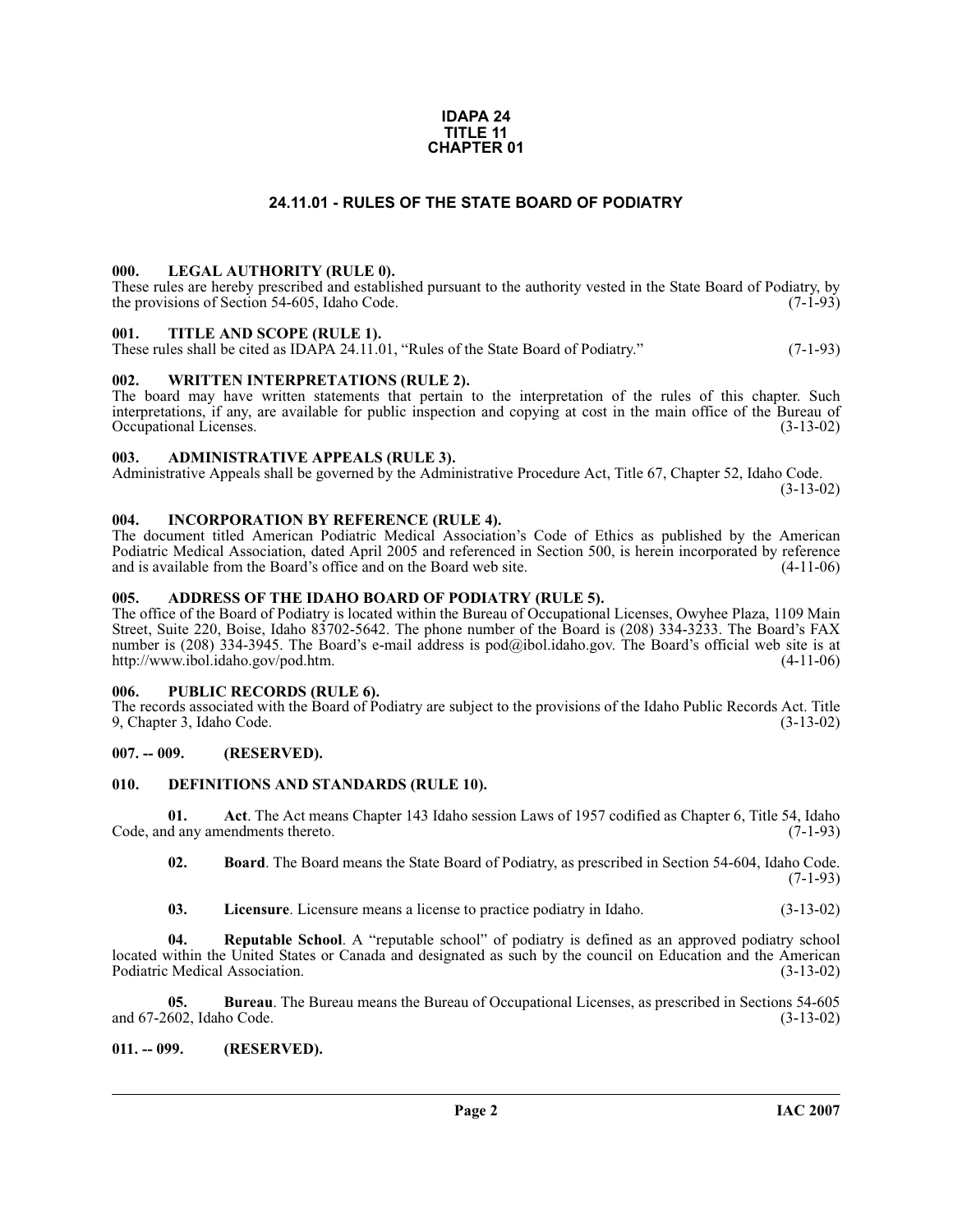# <span id="page-2-0"></span>**100. GENERAL QUALIFICATIONS OF LICENSURE (RULE 100).**

<span id="page-2-20"></span><span id="page-2-15"></span>

| Residence. Residence in Idaho shall not be an eligibility requirement for licensure.<br>01. | $(3-13-02)$ |
|---------------------------------------------------------------------------------------------|-------------|
|---------------------------------------------------------------------------------------------|-------------|

- <span id="page-2-7"></span>**02.** Age. All applicants shall be at least twenty-one (21) years of age.  $(3-13-02)$
- <span id="page-2-11"></span><span id="page-2-10"></span>**03. Character**. All applicants shall be of good moral character. (3-13-02)

**04. Citizenship Requirement for Exam**. Citizenship shall not be an eligibility requirement for the Idaho podiatry examination or licensure. All persons making application for licensure are required to be legally eligible to reside and obtain employment in the United States. (3-13-02) eligible to reside and obtain employment in the United States.

#### <span id="page-2-1"></span>**101. -- 149. (RESERVED).**

#### <span id="page-2-18"></span><span id="page-2-2"></span>**150. PRE-PROFESSIONAL EDUCATION.**

All applicants shall provide official documentation of graduation from an accredited high school, or its equivalent, and provide official documentation of credits granted for at least two (2) full years of general college study in a college or university of recognized standing. (3-13-02) college or university of recognized standing.

#### <span id="page-2-19"></span><span id="page-2-3"></span>**151. PROFESSIONAL EDUCATION.**

All applicants shall possess evidence of graduation from four (4) full years of study in a reputable school of podiatry, as defined in Subsection 010.04 of these rules. (3-13-02) as defined in Subsection 010.04 of these rules.

#### <span id="page-2-17"></span><span id="page-2-4"></span>**152. PODIATRIC RESIDENCY (RULE 152).**

<span id="page-2-22"></span>**01. Residency Required for Licensure**. A candidate may not apply for licensure until completion of an accredited podiatric residency as approved by the Council on Podiatric Medical Education of no less than twenty-<br>four  $(24)$  months, a minimum of twelve  $(12)$  months of which must be surgical.  $(4-11-06)$ four  $(24)$  months, a minimum of twelve  $(12)$  months of which must be surgical.

<span id="page-2-23"></span>**02. Submission of Verification of Residency Curriculum**. Notwithstanding the provisions of Subsection 152.01, a candidate shall cause to be provided directly from the residency program such official documentation of completion of the entire curriculum as the board may require. Any deviation of this requirement must be approved by the Board. (4-11-06) must be approved by the Board.

#### <span id="page-2-5"></span>**153. -- 199. (RESERVED).**

#### <span id="page-2-12"></span><span id="page-2-6"></span>**200. CREDENTIALS TO BE FILED BY ALL APPLICANTS (RULE 200).**

<span id="page-2-8"></span>**01. Application**. An application for licensure shall be completed on a form approved by the board and d to the bureau ninety (90) days before the date of the Idaho board examination. (3-13-02) submitted to the bureau ninety  $(90)$  days before the date of the Idaho board examination.

<span id="page-2-9"></span>**02. Certified Copy of National Board Results**. A copy of the applicable National Board results which has been certified as true and correct by the examining entity. (7-1-97)

<span id="page-2-16"></span>**03. Photograph Requirement**. All applications shall be accompanied by an unmounted passport of the application taken not more than one (1) year prior to the date of application. (3-13-02) photograph of the applicant taken not more than one  $\overline{1}$ ) year prior to the date of application.

<span id="page-2-14"></span>**04. Educational Certificate Requirement**. Each applicant shall be required to provide official documentation of graduation from a four (4) year high school, or the equivalent, and official documentation of a collegiate education of not less than two  $(2)$  years in an accredited college or university giving instruction in letters and sciences.  $(3-13-02)$ and sciences.  $(3-13-02)$ 

<span id="page-2-13"></span>**05. Diploma**. Certified photostatic copy of diploma granted by any college of podiatry and official transcripts indicating graduation from the program. (3-13-02) certified transcripts indicating graduation from the program.

<span id="page-2-21"></span>**Residency Certification Requirement**. All applications shall include certification of completion defined in Rule 152. (3-13-02) of a residency as defined in Rule 152.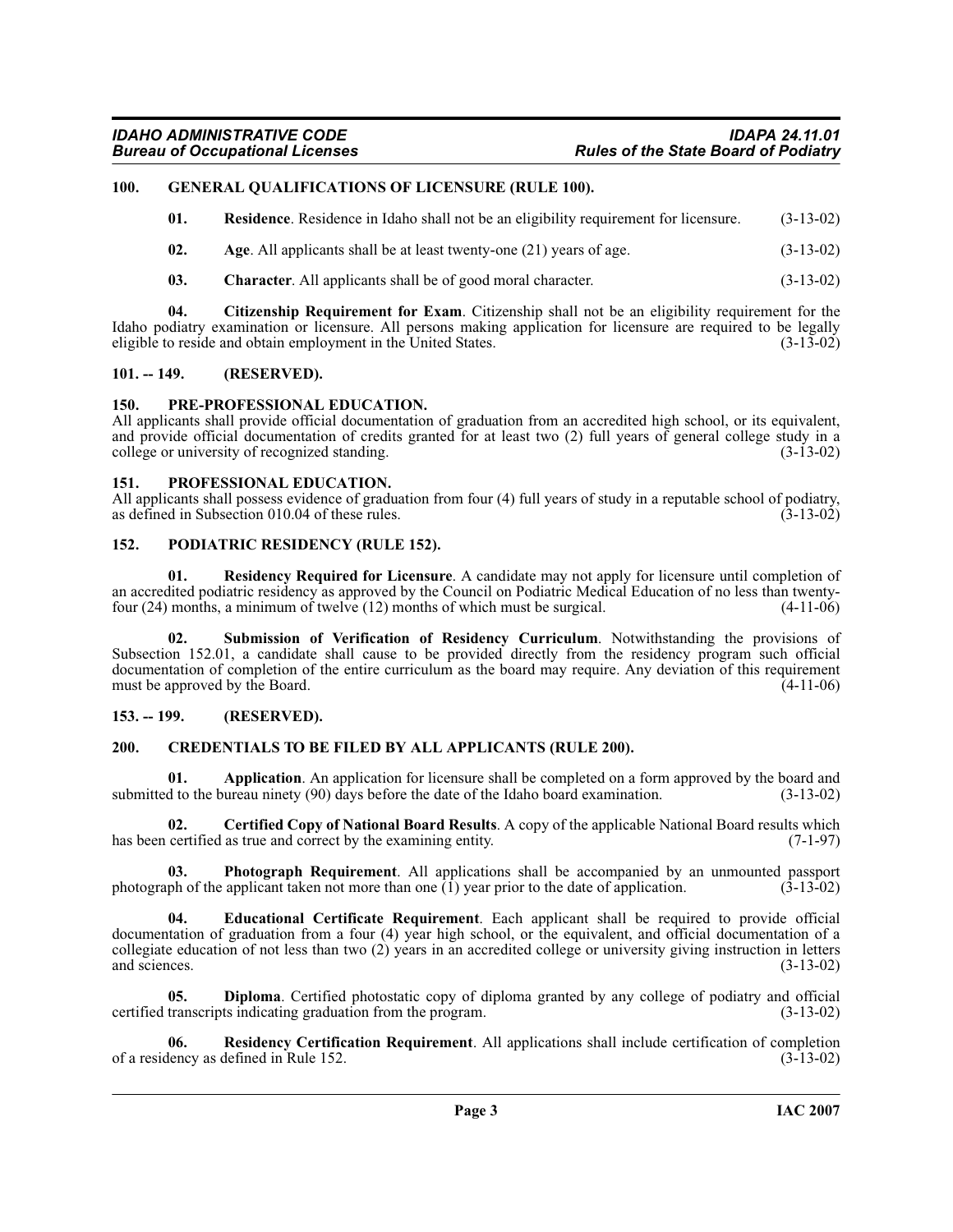#### <span id="page-3-0"></span>**201. -- 299. (RESERVED).**

#### <span id="page-3-15"></span><span id="page-3-1"></span>**300. FEES (RULE 300).**

**01.** Application Fee. A fee shall accompany all applications. The fee shall be two hundred dollars (7-1-97)  $(5200).$  (5200).

<span id="page-3-22"></span><span id="page-3-19"></span><span id="page-3-6"></span>**02. Original License Fee**. The original license fee shall be three hundred dollars (\$300). (3-13-02)

**03.** Written Exam Fee. The fee for examination shall be equal to that charged by the national ig entity, together with an additional twenty-five (\$25) dollar administrative fee. (3-13-02) examining entity, together with an additional twenty-five (\$25) dollar administrative fee.

<span id="page-3-21"></span><span id="page-3-5"></span>**04. Annual Renewal Fee**. Fee for annual renewal of licenses, three hundred dollars (\$300). (5-3-03)

**05. Re-Exam Fee**. For candidates re-examining for the written and practical examinations or written examination only, the fee for re-examination will be four hundred dollars (\$400). For candidates re-examining for the practical only, the fee shall be two hundred dollars (\$200).  $(3-13-02)$ practical only, the fee shall be two hundred dollars (\$200).

<span id="page-3-17"></span><span id="page-3-14"></span><span id="page-3-11"></span>**06. Fee Non-Refundable**. All fees are non-refundable. (3-13-02)

<span id="page-3-2"></span>**301. -- 399. (RESERVED).**

#### <span id="page-3-3"></span>**400. LICENSURE BY EXAMINATION (RULE 400).**

**01. Examination of Applicants**. Examination of applicants shall be conducted by the whole board or signated agents or representatives. (7-1-97) by its designated agents or representatives.

<span id="page-3-10"></span>**Exam Required for Licensure**. No person shall be granted a license to practice podiatry without first receiving a passing grade on an examination given by the board and consisting of those subjects outlined in Section 54-606, Idaho Code.

<span id="page-3-9"></span>**03. Exam Dates**. Examinations shall be held at Boise, Idaho, no less than annually and at such times and places as the board shall direct. (4-11-06)

<span id="page-3-20"></span>**04. Passing Grade**. A passing grade in all subjects examined shall be a general average of not less than percent (70%). seventy percent  $(70\%)$ .

<span id="page-3-12"></span>**05. Failure of Exam**. An applicant failing the examination shall be entitled within six (6) months to a ation upon the payment of an additional fee as established in Section 300. (3-13-02) reexamination upon the payment of an additional fee as established in Section 300.

<span id="page-3-13"></span>**06. Failure of Reexam**. An applicant who fails the examination on two (2) such reexaminations shall exhaust his privilege under his original application. (9-28-94)

<span id="page-3-18"></span>**07. Original Application**. The original application will be considered null and void after a period of ears from date of original application if no license has been issued. (7-1-97) two (2) years from date of original application if no license has been issued.

# <span id="page-3-16"></span><span id="page-3-4"></span>**401. LICENSURE BY ENDORSEMENT (RULE 401).**

Applicants for licensure under Section 54-613, Idaho Code, may upon the approval of the Board be granted a license. Each applicant for licensure by endorsement shall provide documentation for each of the following before licensure will be considered: (3-15-02) will be considered:

<span id="page-3-8"></span><span id="page-3-7"></span>**01. Complete Application**. A complete application together with the required fee. (4-11-06)

**02. Certification of License**. Certification of having maintained a current license or other authority to issued by a regulatory board of Podiatry in any state or territory. (4-11-06) practice issued by a regulatory board of Podiatry in any state or territory.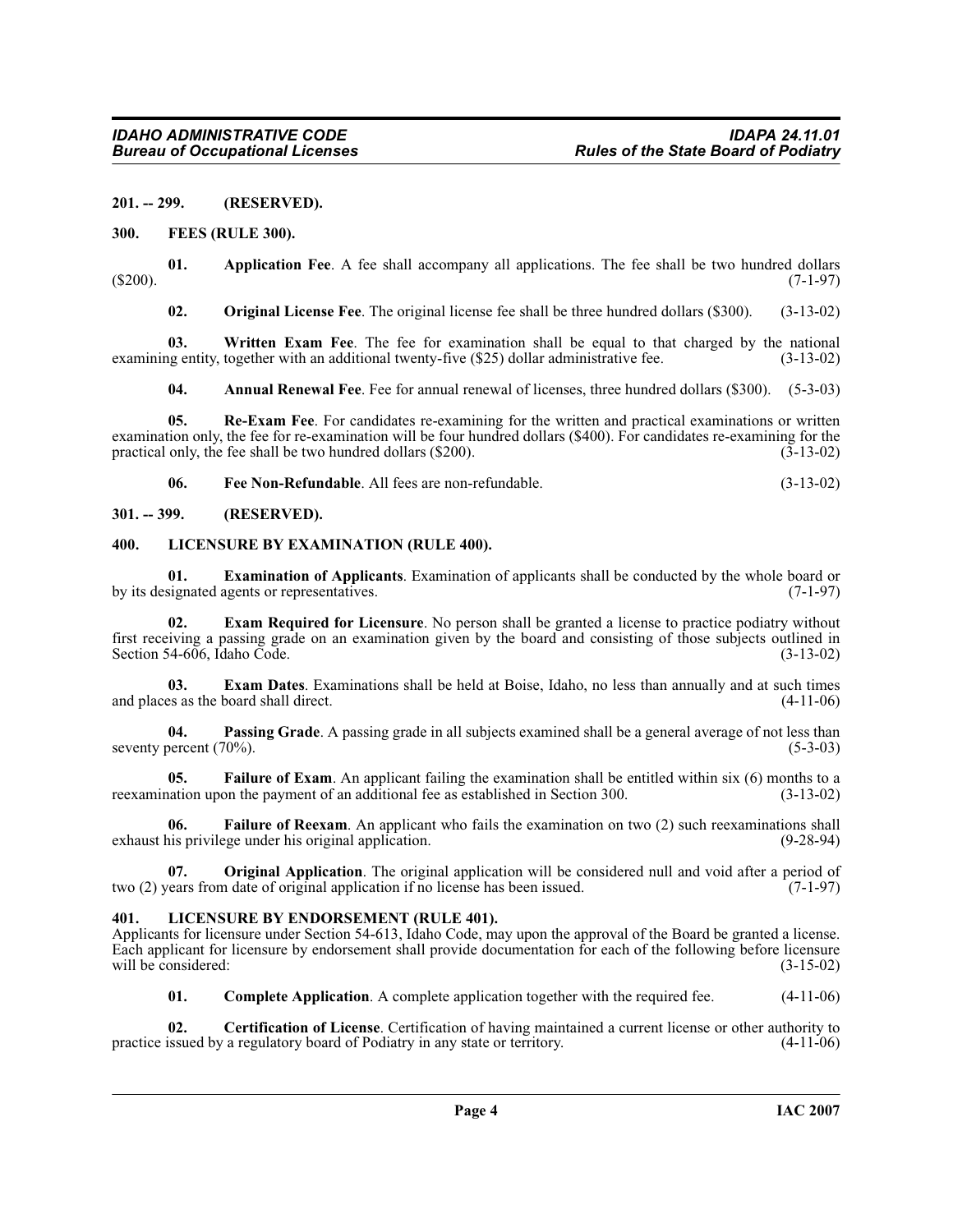<span id="page-4-10"></span><span id="page-4-8"></span>**03. Credentials**. Credentials as required in Subsections 200.02, through 200.06. (4-11-06)

**04. Examination**. Successful passage of a written licensure examination covering all those subjects noted in Section 54-606, Idaho Code. Official certification of examination must be received by the board directly from: (4-11-06) from: (4-11-06)

| a. | The applicant's state or territory of licensure; or | $(3-15-02)$ |
|----|-----------------------------------------------------|-------------|
|----|-----------------------------------------------------|-------------|

<span id="page-4-11"></span><span id="page-4-7"></span>**b.** The national board of podiatry examiners. (4-11-06)

**05. Practical Experience**. Having practiced podiatry under licensure for three (3) of the last five (5) mediately prior to the date of application. (4-11-06) years immediately prior to the date of application.

**06. Continuing Education**. Obtained at least twelve (12) hours of continuing education during the twelve (12) months prior to the date of application. (4-11-06)

<span id="page-4-9"></span>**07. Disciplinary Action**. Has not been the subject of any disciplinary action within the last five (5) years immediately prior to application and has never had a license to practice podiatry revoked, suspended, or otherwise sanctioned either voluntarily or involuntarily in any jurisdiction. (3-15-02)

#### <span id="page-4-14"></span><span id="page-4-0"></span>**402. TEMPORARY LICENSES (RULE 402).**

| No temporary licenses shall be granted for the practice of podiatry in Idaho. | $(3-13-02)$ |
|-------------------------------------------------------------------------------|-------------|
|-------------------------------------------------------------------------------|-------------|

#### <span id="page-4-1"></span>**403. -- 449. (RESERVED).**

#### <span id="page-4-12"></span><span id="page-4-2"></span>**450. SCOPE OF PRACTICE (RULE 450).**

<span id="page-4-6"></span>**01.** Competence. Upon being granted a license to practice podiatry, a practitioner is authorized to provide only those services and treatments for which that practitioner has been trained and prepared to provide. Information contained within the application file and supplemental certified information of additional training and experience included in the credential file maintained by the practitioner shall be prima facie evidence of the practitioner's education and experience. It is the responsibility of the individual practitioner to ensure that the information in his credential file is accurate, complete and supplemented to support all procedures, applications and treatments employed by the practitioner. Practice beyond a practitioner's documented education and experience may<br>violate the adopted code of ethics and be grounds for discipline by the board. (4-11-06) violate the adopted code of ethics and be grounds for discipline by the board.

**02. Advanced Surgical Procedures**. Advanced surgical procedures shall be performed in a licensed hospital or certified ambulatory surgical center accredited by the joint commission on accreditation of healthcare organizations or the accreditation association for ambulatory health care where a peer review system is in place.<br>Advanced surgical procedures shall be defined as: (4-11-06) Advanced surgical procedures shall be defined as:

<span id="page-4-5"></span>

| a. | Ankle fractures - Open Reduction and Internal Fixation.      | $(4-11-06)$ |
|----|--------------------------------------------------------------|-------------|
| b. | Ankle and rearfoot arthrodesis.                              | $(4-11-06)$ |
| c. | Nerve surgery of the leg.                                    | $(4-11-06)$ |
| d. | Major tendon repair or transfer surgery - proximal to ankle. | $(4-11-06)$ |
| e. | Autogenous bone grafting.                                    | $(4-11-06)$ |
|    | External fixation of the rearfoot, ankle and leg.            | $(4-11-06)$ |

#### <span id="page-4-3"></span>**451. -- 499. (RESERVED).**

#### <span id="page-4-13"></span><span id="page-4-4"></span>**500. STANDARDS OF THE ETHICAL PRACTICE OF PODIATRY (RULE 500).**

The standards for the ethical practice of podiatry shall be the American Podiatric Medical Association's Code of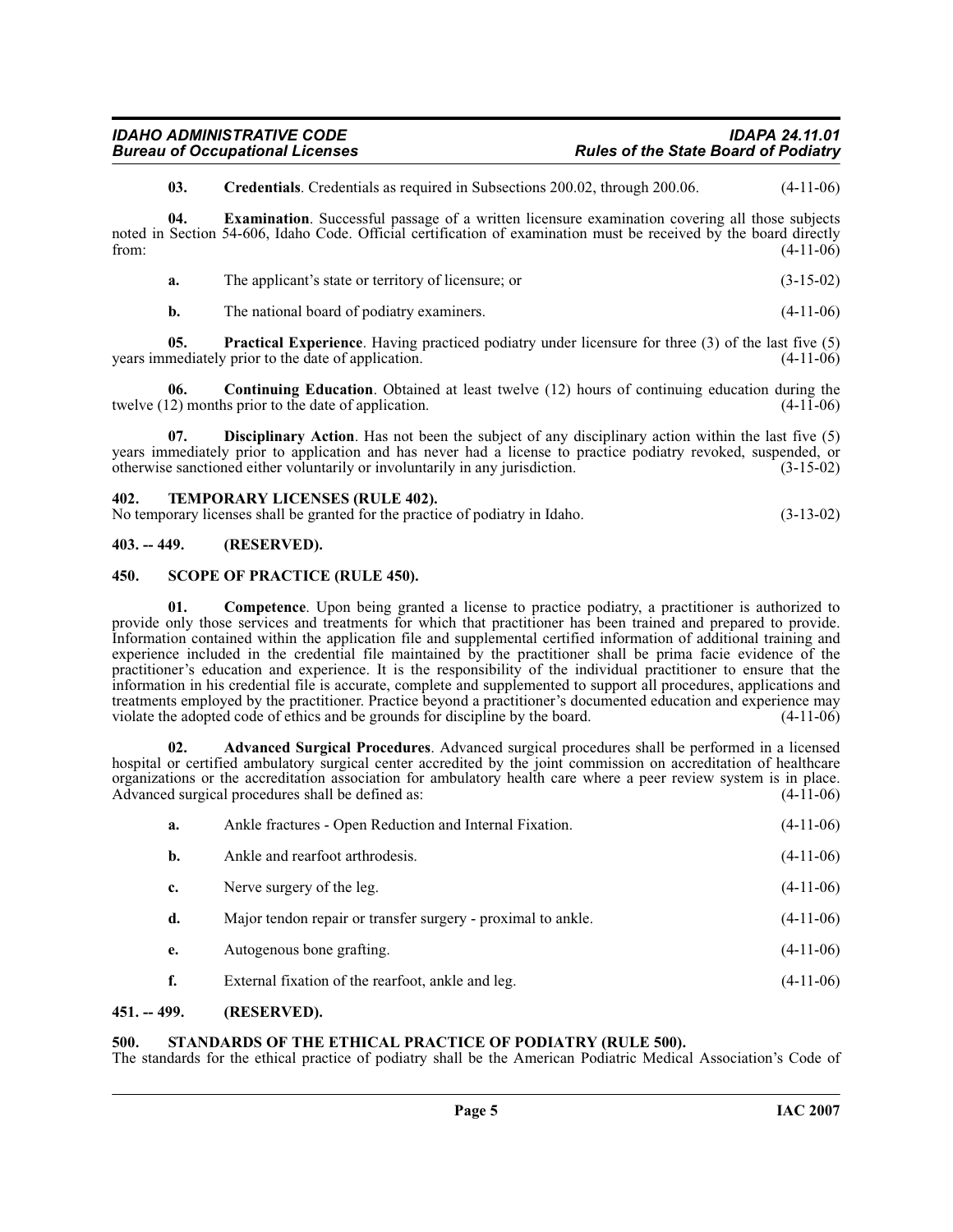Ethics as referenced in Section 004 of these rules and are hereby adopted and shall apply to all practitioners of podiatry. (5-3-03)  $\mu$  podiatry. (5-3-03)

#### <span id="page-5-0"></span>**501. -- 549. (RESERVED).**

### <span id="page-5-12"></span><span id="page-5-1"></span>**550. DISCIPLINE (RULE 550).**

<span id="page-5-9"></span>**Civil Fine**. The Board may impose a civil fine not to exceed one thousand dollars (\$1,000) upon a t for each violation of Sections 54-608 and 54-609, Idaho Code. (3-18-99) licensed podiatrist for each violation of Sections 54-608 and 54-609, Idaho Code.

<span id="page-5-11"></span>**02. Costs and Fees**. The Board may order a licensed podiatrist to pay the costs and fees incurred by the Board in the investigation or prosecution of the licensee for violation of Sections 54-608 and 54-609, Idaho Code. (3-18-99)

<span id="page-5-2"></span>**551. -- 599. (RESERVED).**

#### <span id="page-5-13"></span><span id="page-5-3"></span>**600. GENERAL PROVISIONS (RULE 600).**

Regular meetings of the board shall be the third Monday of July and at such other times as determined by the board.  $(4-5-00)$ 

# <span id="page-5-4"></span>**601. -- 699. (RESERVED).**

#### <span id="page-5-10"></span><span id="page-5-5"></span>**700. CONTINUING EDUCATION (RULE 700).**

<span id="page-5-14"></span>**01. Post Graduate Education Requirement for License Renewal**. Each podiatrist licensed by the state of Idaho shall attend in each twelve (12) month period preceding the renewal of a license to practice podiatry in Idaho, a minimum of twelve (12) full hours of post-graduate podiatry education courses approved by the Board. No<br>more than six (6) hours may be home study. (7-1-98) more than  $s$ ix  $(6)$  hours may be home study.

<span id="page-5-15"></span>**02. Submission of License Renewal Application Form**. Each licensed Idaho podiatrist will be furnished a license renewal application form by the Bureau of Occupational Licenses on which each podiatrist shall be required to certify by signed affidavit that compliance with the continuing education requirements has been met and shall submit the renewal application together with the required fees to the Bureau. (3-15-02)

<span id="page-5-16"></span>**03. Verification of Attendance**. It shall be necessary for each licensee to maintain verification of attendance by securing authorized signatures or other documentation from the course instructors or sponsoring institution substantiating any and all hours attended by the applicant. This verification shall be maintained by the licensee and provided to the Board upon the request of the Board or its agent. The Board will conduct random audits to monitor compliance. (3-15-02)

# <span id="page-5-6"></span>**701. -- 799. (RESERVED).**

# <span id="page-5-7"></span>**800. RULEMAKING HISTORY PRIOR TO JULY 1, 1993 (RULE 800).**

All previous rules of this board are hereby repealed and these Rules approved by the board on January 25, 1978, shall become effective on this date. Amended and readopted effective October 15, 1987. Amended and readopted effective May 29, 1991. Amended and readopted effective August 1, 1997.

# <span id="page-5-8"></span>**801. -- 999. (RESERVED).**